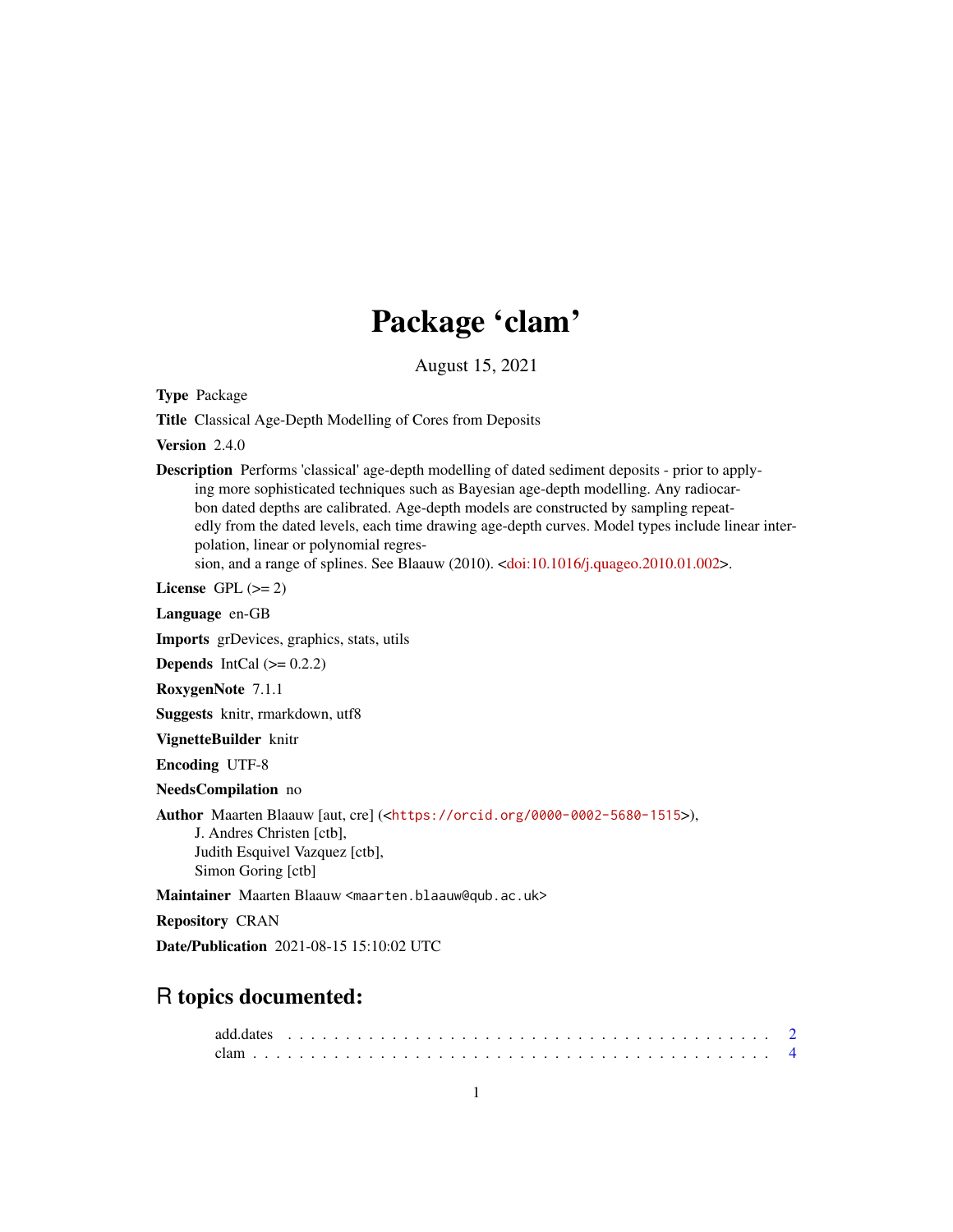<span id="page-1-0"></span>

| Index | 16 |
|-------|----|
|       |    |
|       |    |
|       |    |
|       |    |

add.dates *Add dates to age-depth plots*

#### Description

Add dated depths to plots, e.g. to show dates that weren't used in the age-depth model

#### Usage

```
add.dates(
 mn,
  sdev,
 depth,
 cc = 1,
 above = 0.001,
 exx = 50,
 normal = TRUE,normalise = TRUE,
  t.a = 3,t.b = 4,age.res = 100,
 times = 20,
 col = rgb(1, 0, 0, 0.5),border = rgb(1, 0, 0, 0.5),
 rotate.axes = FALSE,
 mirror = TRUE,
 up = TRUE,BCAD = FALSE)
```
#### Arguments

| mn            | Reported mean of the date. Can be multiple dates.                                                                                                                                                                                        |
|---------------|------------------------------------------------------------------------------------------------------------------------------------------------------------------------------------------------------------------------------------------|
| sdev          | Reported error of the date. Can be multiple dates.                                                                                                                                                                                       |
| depth         | Depth of the date.                                                                                                                                                                                                                       |
| <sub>CC</sub> | The calibration curve to use: cc=1 for IntCal20 (northern hemisphere terres-<br>trial), cc=2 for Marine20 (marine), cc=3 for SHcal20 (southern hemisphere ter-<br>restrial), cc=0 for none (dates that are already on the cal BP scale). |
| above         | Threshold for plotting of probability values. Defaults to above=1e-3.                                                                                                                                                                    |
| exx           | Exaggeration of probability distribution plots. Defaults to exx=50.                                                                                                                                                                      |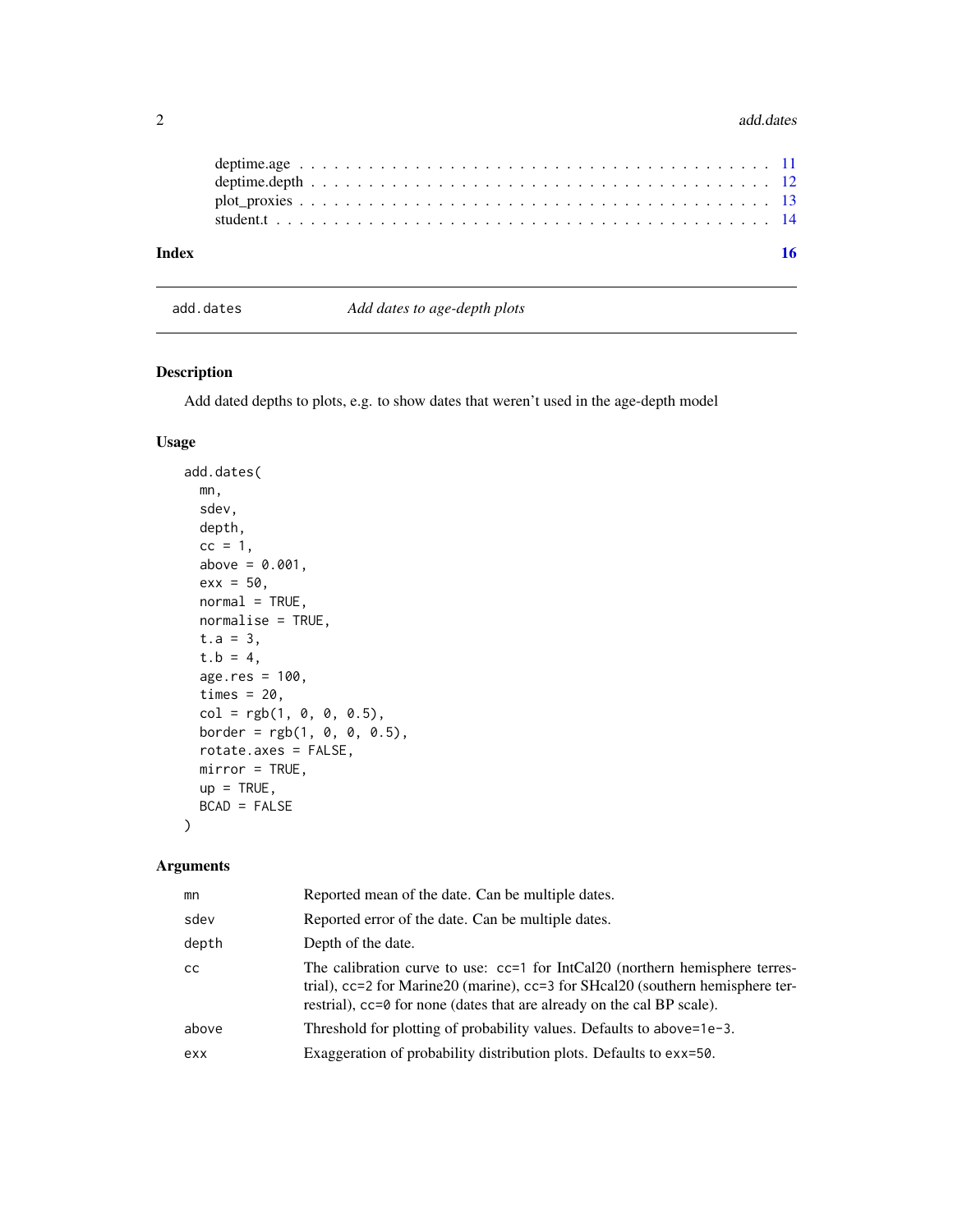| normal      | By default, Bacon uses the student's t-distribution to treat the dates. Use normal=TRUE<br>to use the normal/Gaussian distribution. This will generally give higher weight<br>to the dates.                                                                                                                                                                                                                                                                                                   |
|-------------|-----------------------------------------------------------------------------------------------------------------------------------------------------------------------------------------------------------------------------------------------------------------------------------------------------------------------------------------------------------------------------------------------------------------------------------------------------------------------------------------------|
| normalise   | By default, the date is normalised to an area of 1 (normalise=TRUE).                                                                                                                                                                                                                                                                                                                                                                                                                          |
| t.a         | The dates are treated using the student's t distribution by default (normal=FALSE).<br>The student's t-distribution has two parameters, t.a and t.b, set at 3 and 4 by<br>default (see Christen and Perez, 2010). If you want to assign narrower error<br>distributions (more closely resembling the normal distribution), set t.a and t.b at<br>for example 33 and 34 respectively (e.g., for specific dates in your .csv file). For<br>symmetry reasons, t.a must always be equal to t.b-1. |
| t.b         | The dates are treated using the student's t distribution by default (normal=FALSE).<br>The student's t-distribution has two parameters, t.a and t.b, set at 3 and 4 by<br>default (see Christen and Perez, 2010). If you want to assign narrower error<br>distributions (more closely resembling the normal distribution), set t.a and t.b at<br>for example 33 and 34 respectively (e.g., for specific dates in your .csv file). For<br>symmetry reasons, t.a must always be equal to t.b-1. |
| age.res     | Resolution of the date's distribution. Defaults to date.res=100.                                                                                                                                                                                                                                                                                                                                                                                                                              |
| times       | The extent of the range to be calculated for each date. Defaults to times=20.                                                                                                                                                                                                                                                                                                                                                                                                                 |
| col         | The colour of the ranges of the date. Default is semi-transparent red: $col=rgb(1, 0, 0, .5)$ .                                                                                                                                                                                                                                                                                                                                                                                               |
| border      | The colours of the borders of the date. Default is semi-transparent red: border=rgb(1,0,0,0.5).                                                                                                                                                                                                                                                                                                                                                                                               |
| rotate.axes | The default of plotting age on the horizontal axis and event probability on the<br>vertical one can be changed with rotate.axes=TRUE.                                                                                                                                                                                                                                                                                                                                                         |
| mirror      | Plot the dates as 'blobs'. Set to mirror=FALSE to plot simple distributions.                                                                                                                                                                                                                                                                                                                                                                                                                  |
| up          | Directions of distributions if they are plotted non-mirrored. Default up=TRUE.                                                                                                                                                                                                                                                                                                                                                                                                                |
| <b>BCAD</b> | The calendar scale of graphs is in cal BP by default, but can be changed to<br>BC/AD using BCAD=TRUE.                                                                                                                                                                                                                                                                                                                                                                                         |

#### Details

Sometimes it is useful to add additional dating information to age-depth plots, e.g., to show outliers or how dates calibrate with different estimated offsets.

#### Value

A date's distribution, added to an age-depth plot.

#### Author(s)

Maarten Blaauw, J. Andres Christen

```
clam(coredir=tempfile())
add.dates(5000, 100, 60)
```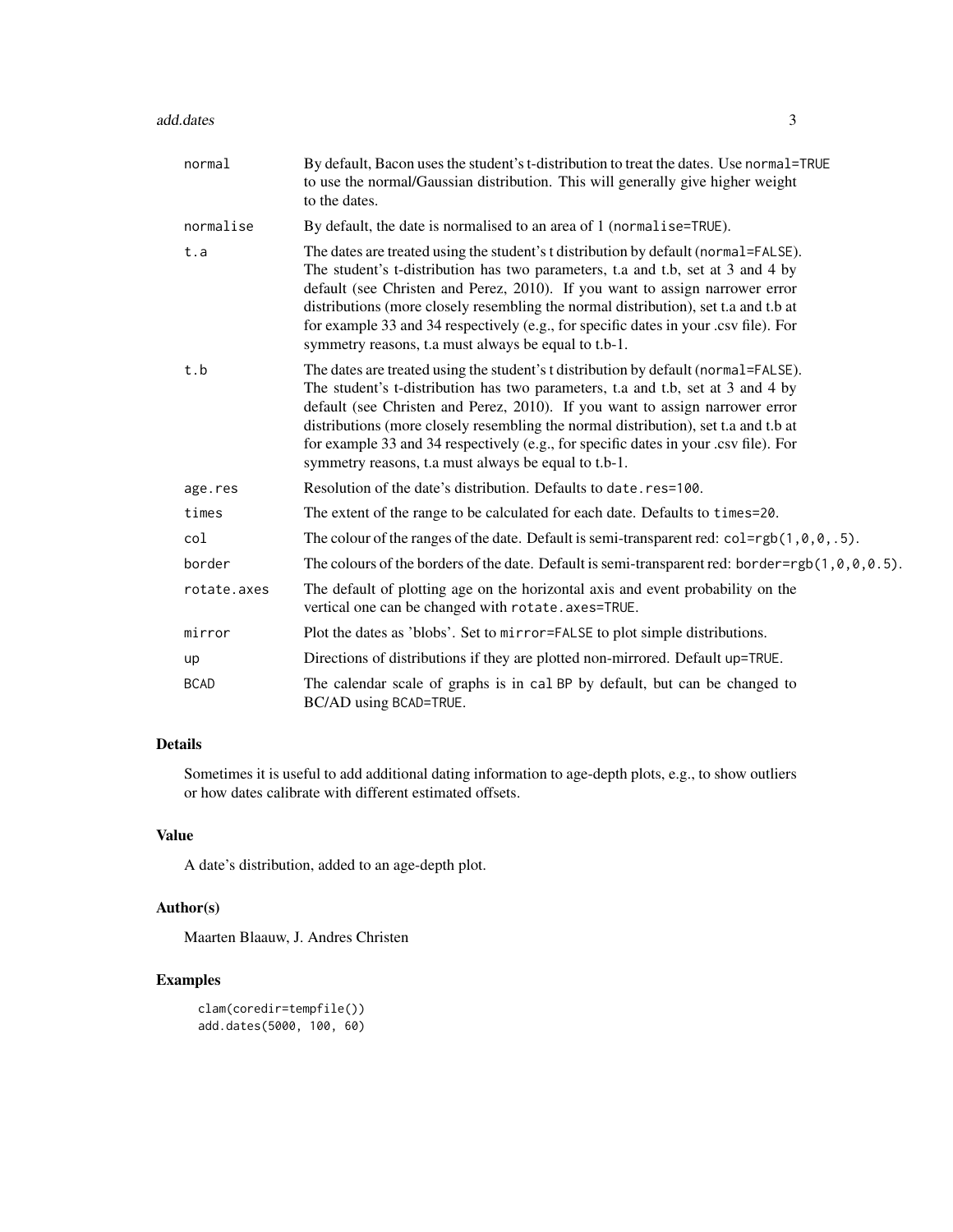<span id="page-3-0"></span>clam *clam*

#### Description

Classical (non-Bayesian) age-depth modelling.

Produce age-depth models for cores with dated depths.

#### Usage

```
clam(
  core = "Example",
  type = 1,
  smooth = NULL,prob = 0.95,
  its = 1000,coredir = NULL,
  ask = TRUE,wghts = 1,
  cc = 1,
  cc1 = "3Col_intcal20.14C",
  cc2 = "3Col_matrix = r14C",cc3 = "3Col_shcal20.14C",
  cc4 = "mixed.14C",postbomb = FALSE,
 pb1 = "postbomb_NH1.14C",
  pb2 = "postbomb_NH2.14C",
  pb3 = "postbomb_NH3.14C",
  pb4 = "post bomb_SH1-2.14C",pb5 = "postbomb_SH3.14C",
  ccdir = ",
  outliers = NULL,
  ignore = NULL,
  youngest = NULL,
  extradates = NULL,
  slump = NULL,est = 1,
  calibt = FALSE,
  mixed.effect = FALSE,
  dmin = NULL,dmax = NULL,every = 1,
  yrmin = NULL,
  yrmax = NULL,
  yrsteps = 1,
  pbsteps = 0.01,hpdsteps = 1,
```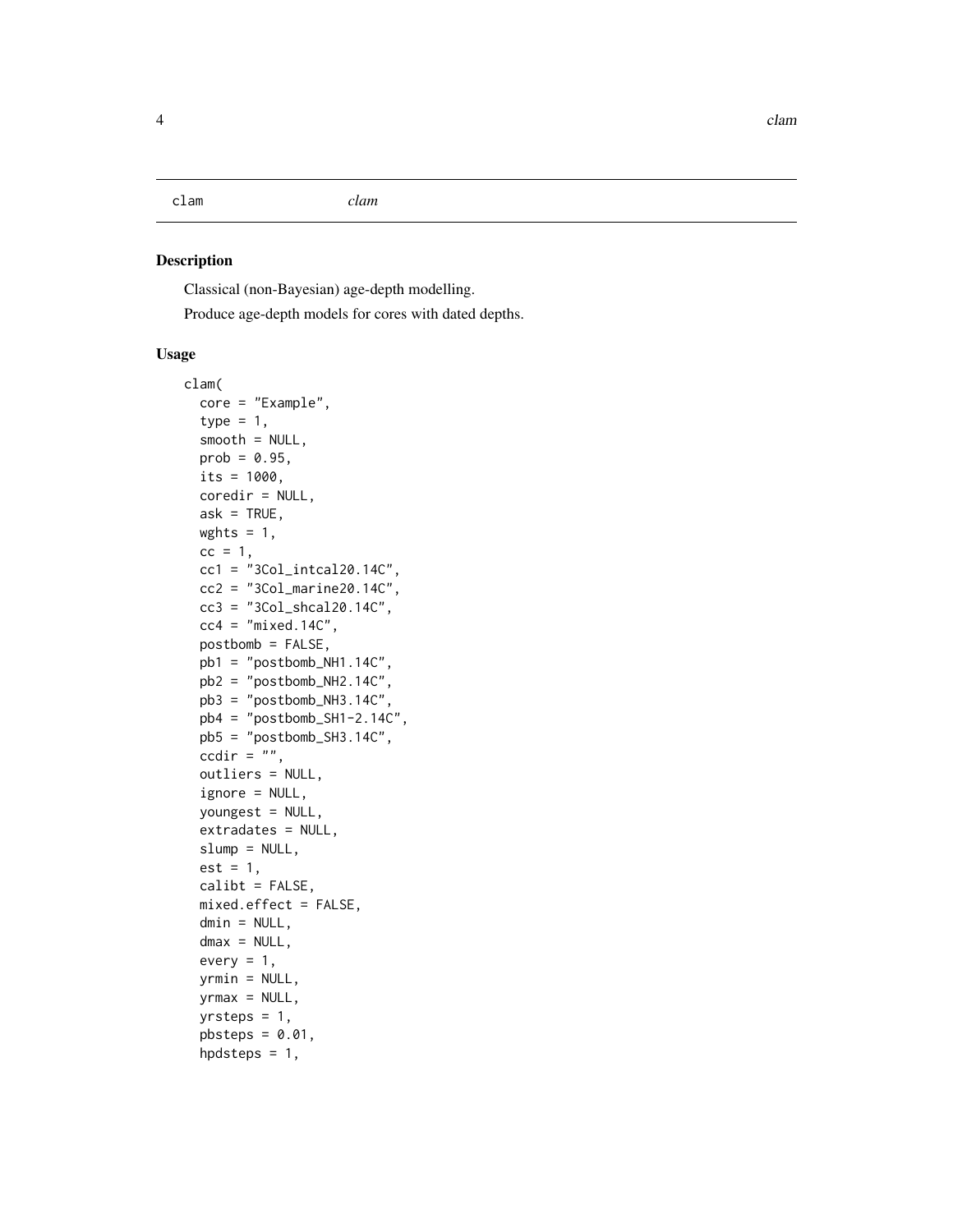```
BCAD = FALSE,
  decimals = 0,
  cmyr = FALSE,
  ageofdepth = NULL,
  depth = "cm",depthseq = NULL,
  depths.file = FALSE,
  thickness = 1,
  hiatus = NULL,
  remove.reverse = 0.5,
  times = 5,
  sep = ","ext = ".csv",runname = NULL,storedat = TRUE,threshold = 1e-06,
 proxies = FALSE,
  revaxes = FALSE,
  revd = TRUE,revvr = TRUE,
  calhght = 0.3,
 maxhght = 0.01,
 mirror = TRUE,
 plotrange = TRUE,
 bty = "1",mar = c(3.5, 3, 2, 1),mgp = c(2, 1, 0),
 plotpdf = TRUE,
 plotpng = TRUE,
 greyscale = NULL,
 yrlab = NULL,
 dlab = NULL,calcol = rgb(0, 0.5, 0.5, 0.5),
 C14col = rgb(0, 0, 1, 0.5),outcol = "red",outlsize = 1,
 bestcol = "black",
  rangecol = rgb(0, 0, 0, 0.3),
  slumpcol = grey(0.75),
 plotname = TRUE,
 ash = FALSE,rule = 1\mathcal{L}
```
#### Arguments

core Name of the core, given using quotes. Defaults to the core provided with clam, core="Example".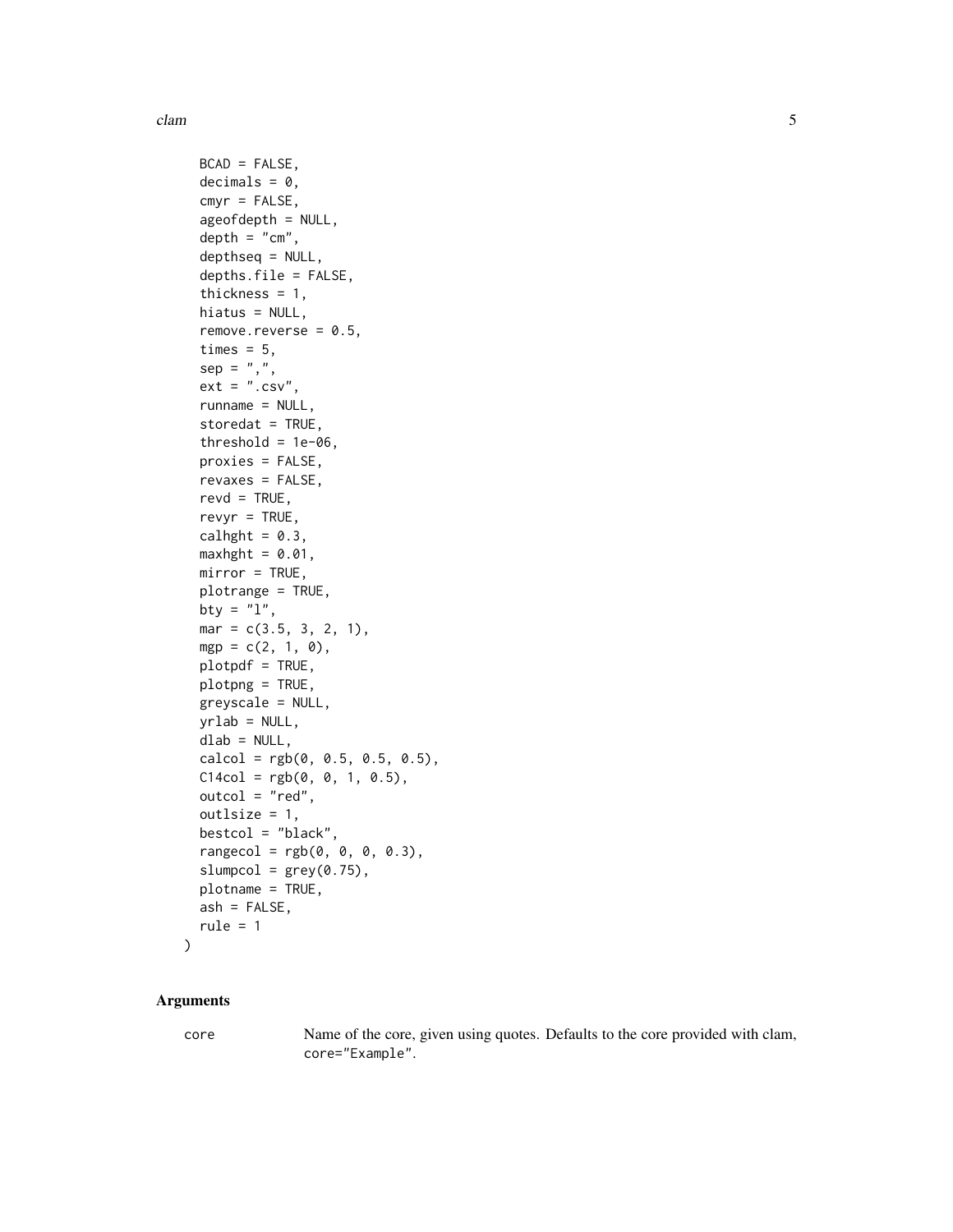| type            | The type of age-depth model. Five different types are provided:                                                                                                                                                   |
|-----------------|-------------------------------------------------------------------------------------------------------------------------------------------------------------------------------------------------------------------|
|                 | 1. linear interpolation between neighbouring levels (1, "int", "inter" or "in-<br>terp'                                                                                                                           |
|                 | 2. linear or higher polynomial regression (2, "reg", "regr", "poly" or "polyn",<br>default linear)                                                                                                                |
|                 | 3. cubic spline (3, "spl" or "spline")                                                                                                                                                                            |
|                 | 4. smooth spline (4, "sm" or "smooth", default smoothing 0.3)                                                                                                                                                     |
|                 | 5. locally weighted spline (5, "loess" or "lowess", default smoothing 0.75,<br>cannot extrapolate)                                                                                                                |
| smooth          | Degree of smoothing. Gives polynomial degree for model type 2. Not relevant<br>for type=1 or type=3.                                                                                                              |
|                 | • for type=2: smooth=1 (linear), smooth=2 second-order polynomial, smooth=3<br>for third-order polynomial, etc.                                                                                                   |
|                 | • for type=4: smooth=0.3                                                                                                                                                                                          |
|                 | • for type=5: smooth=0.75                                                                                                                                                                                         |
| prob            | Confidence intervals (between 0 and 1), default prob=0.95 or 95%.                                                                                                                                                 |
| its             | Amount of age-model iterations; defaults to its=1000.                                                                                                                                                             |
| coredir         | The directory where core runs are stored (each core in its own directory named<br>after the core's name).                                                                                                         |
| ask             | By default, and as per R rules, clam will ask if it is OK to make or write to a<br>directory. Defaults to coredir="clam_runs", or to coredir="Cores" if this<br>folder exists where R is working.                 |
| wghts           | Weights can be applied to dated depths as follows:                                                                                                                                                                |
|                 | $\bullet$ 0 no weighting                                                                                                                                                                                          |
|                 | • 1 weighted to calibrated probabilities of sampled calendar years (default,<br>wghts=1).                                                                                                                         |
|                 | • 2 weighted to (inverse squared) errors of the dates.                                                                                                                                                            |
| cc              | calibration curve for C14 dates $(1, 2 \text{ or } 3)$ .                                                                                                                                                          |
| cc1             | For terrestrial, northern hemisphere C14 dates.                                                                                                                                                                   |
| cc2             | For marine C14 dates.                                                                                                                                                                                             |
| cc3             | For southern hemisphere C14 dates.                                                                                                                                                                                |
| cc4             | For mixed terrestrial/marine C14 dates.                                                                                                                                                                           |
| postbomb        | Use a postbomb curve for negative (i.e. postbomb) 14C ages. $0 = none, 1 =$<br>NH1, 2 = NH2, 3 = NH3, 4 = SH1-2, 5 = SH3. See http://calib.org/CALIBomb/.                                                         |
| pb1             | For Northern hemisphere region 1 postbomb C14 dates.                                                                                                                                                              |
| pb <sub>2</sub> | For Northern hemisphere region 2 postbomb C14 dates.                                                                                                                                                              |
| pb3             | For Northern hemisphere region 3 postbomb C14 dates.                                                                                                                                                              |
| pb4             | For Southern hemisphere regions 1-2 postbomb C14 dates.                                                                                                                                                           |
| pb5             | For Southern hemisphere region 3 postbomb C14 dates.                                                                                                                                                              |
| ccdir           | Directory where the calibration curves for C14 dates cc are located. By default<br>ccdir="". For example, use ccdir=". " to choose current working directory, or<br>ccdir="Curves/" to choose sub-folder Curves/. |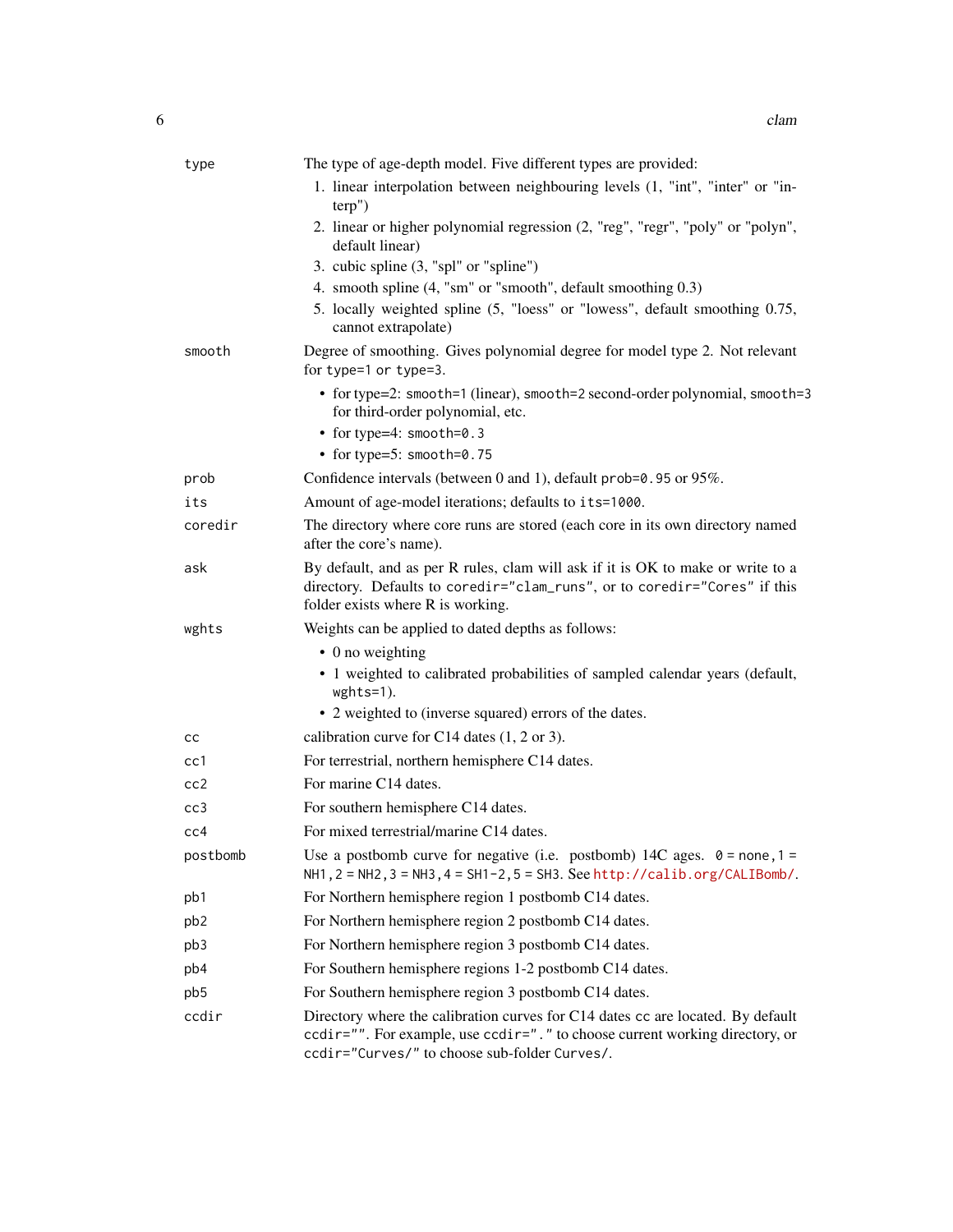| outliers     | The number of any dates to be considered outlying, e.g. $c(5, 6)$ for the fifth and<br>sixth dated depth counting from the top of a core.                                                                  |
|--------------|------------------------------------------------------------------------------------------------------------------------------------------------------------------------------------------------------------|
| ignore       | The number of any dates that should be ignored, e.g., $c(5, 6)$ for the fifth and<br>sixth date counting from the top of a core.                                                                           |
| youngest     | The age beyond which dates should be truncated (e.g., youngest=-60 if the core<br>was sampled in -60 cal BP or AD 2010).                                                                                   |
| extradates   | Depths of any additional dates with their files of ages and probabilities.                                                                                                                                 |
| slump        | Upper and lower depths of sections of abrupt accumulation that should be ex-<br>cised, e.g., c (600, 550, 120, 100) for two sections of 600-550 and 120-100 cm<br>depth.                                   |
| est          | Which point estimate to use as 'best' age. It is highly recommended to not<br>only use these 'best' point estimates, as chronological uncertainties are often<br>considerable and should not be ignored.   |
|              | 1. averages of age-depth model derived ages (default, est=1)                                                                                                                                               |
|              | 2. midpoints of age-depth model derived age estimates                                                                                                                                                      |
|              | 3. midpoints of calibrated ranges                                                                                                                                                                          |
|              | 4. weighted means of calibrated ranges                                                                                                                                                                     |
|              | 5. medians of calibrated distributions                                                                                                                                                                     |
|              | 6. maximum densities of calibrated distributions                                                                                                                                                           |
|              | 7. midpoints of entire calibrated distributions (including years outside the cal-<br>ibrated ranges)                                                                                                       |
|              |                                                                                                                                                                                                            |
| calibt       | Calibration based on the student-t distribution. By default, the Gaussian distri-<br>bution is used (calibt=FALSE). To use the student-t distribution, provide two<br>parameters such as $calipt=c(3,4)$ . |
| mixed.effect | Set to TRUE to activate mixed-effect modelling.                                                                                                                                                            |
| dmin         | Minimum depth of age-depth model (e.g., extrapolate).                                                                                                                                                      |
| dmax         | Maximum depth of age-depth model (e.g., extrapolate).                                                                                                                                                      |
| every        | Resolution at which (ages for) depths are calculated.                                                                                                                                                      |
| yrmin        | Minimum of calendar axis of age-depth plot (calculate automatically by default).                                                                                                                           |
| yrmax        | Maximum of calendar axis of age-depth plot (calculated automatically by de-<br>fault).                                                                                                                     |
| yrsteps      | Temporal resolution at which calibrated ages are calculated (in calendar years).                                                                                                                           |
| pbsteps      | Temporal resolution at which postbomb C14 ages are calibrated (in calendar<br>years).                                                                                                                      |
| hpdsteps     | Temporal resolution at which highest posterior density ranges are calibrated (in<br>calendar years).                                                                                                       |
| <b>BCAD</b>  | Use BC/AD or cal BP scale.                                                                                                                                                                                 |
| decimals     | Amount of decimals for rounding.                                                                                                                                                                           |
| cmyr         | Accumulation rates can be provided as yr/cm (default, cmyr=TRUE, more accu-<br>rately named deposition times) or cm/yr (cmyr=FALSE).                                                                       |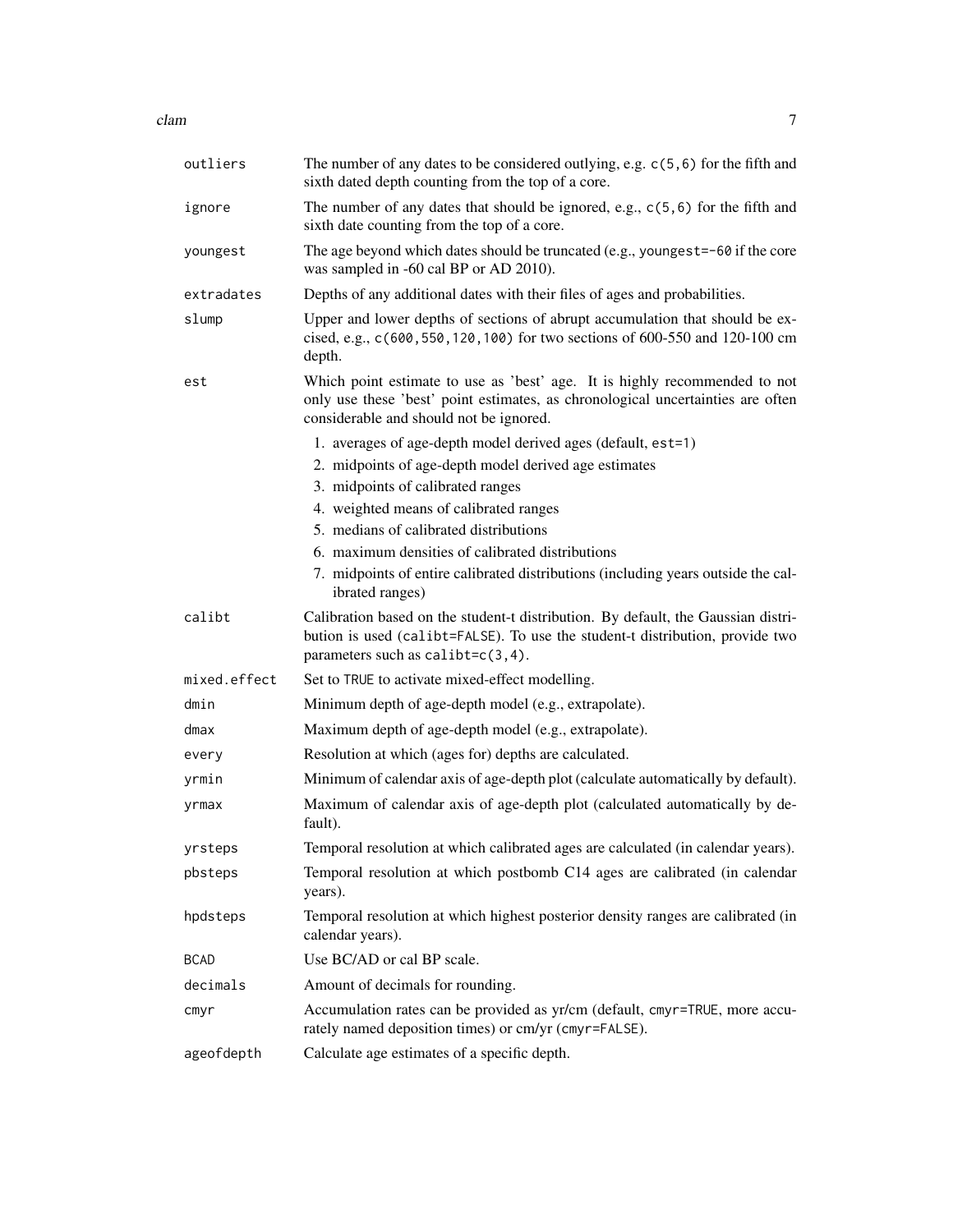| depth       | Depth units.                                                                                                                                                           |
|-------------|------------------------------------------------------------------------------------------------------------------------------------------------------------------------|
| depthseq    | Sequence of depths for which age estimates are to be calculated (default: from<br>dmin to dmax with steps of size every)                                               |
| depths.file | Use a file with depths for depthseq.                                                                                                                                   |
| thickness   | Thickness of the dated samples.                                                                                                                                        |
| hiatus      | Depths of any hiatuses, e.g., c(500, 300). Each sub-section must have at least 2<br>dates (4 for smoothing spline; does not work with loess as it cannot extrapolate). |
|             | remove. reverse Proportion of age-models with reversals that can be removed before prompting<br>a warning. Set at FALSE to avoid removing models with reversals.       |
| times       | Half-range of calibration curve used to calibrate dates (multiplication factor for<br>the dates' errors).                                                              |
| sep         | Separator between the fields of the plain text file containing the dating informa-<br>tion.                                                                            |
| ext         | Extension of the file containing the dating information.                                                                                                               |
| runname     | Text to add to the core name for specific runs, e.g., "MyCore_Test1"                                                                                                   |
| storedat    | Store the dates and age-model within R after a clam run. Defaults to storedat=TRUE.                                                                                    |
| threshold   | Below which value should probabilities be excluded from calculations.                                                                                                  |
| proxies     | Set to TRUE to plot proxies against age after the run.                                                                                                                 |
| revaxes     | Set to TRUE to plot ages on the vertical axis and depth on the horizontal axis.                                                                                        |
| revd        | Plot depth axis in reverse.                                                                                                                                            |
| revyr       | Plot age axis in reverse.                                                                                                                                              |
| calhght     | Heights of the calibrated distributions in the age-depth plot.                                                                                                         |
| maxhght     | Maximum height of age probability distributions.                                                                                                                       |
| mirror      | Plot the age distributions in "mirror" style (above and below depth).                                                                                                  |
| plotrange   | Plot the confidence ranges of the age-model.                                                                                                                           |
| bty         | Type of box to be drawn around plots. Draw a box around the graph ("n" for<br>none, and "1", "7", "c", "u", "]" or "o" for correspondingly shaped boxes).              |
| mar         | Plot margins (amount of white space along edges of axes 1-4).                                                                                                          |
| mgp         | Axis text margins (where should titles, labels and tick marks be plotted).                                                                                             |
| plotpdf     | Produce a pdf file of the age-depth plot.                                                                                                                              |
| plotpng     | Produce a png file of the age-depth plot.                                                                                                                              |
| greyscale   | Produce a grey-scale representation of all age-models (number gives resolution,<br>e.g., 500 bins; will cancel plotting of the confidence intervals).                  |
| yrlab       | Label of the calendar axis. Defaults to either cal BP or BC/AD. Alternative<br>names can be provided.                                                                  |
| dlab        | Label of the depth axis. Defaults to dlab="Depth (cm)" (assuming depth="cm"),<br>but alternative names can be provided.                                                |
| calcol      | Colour of the calibrated distributions in the age-depth plot.                                                                                                          |
| C14col      | Colour of the calibrated ranges of the dates.                                                                                                                          |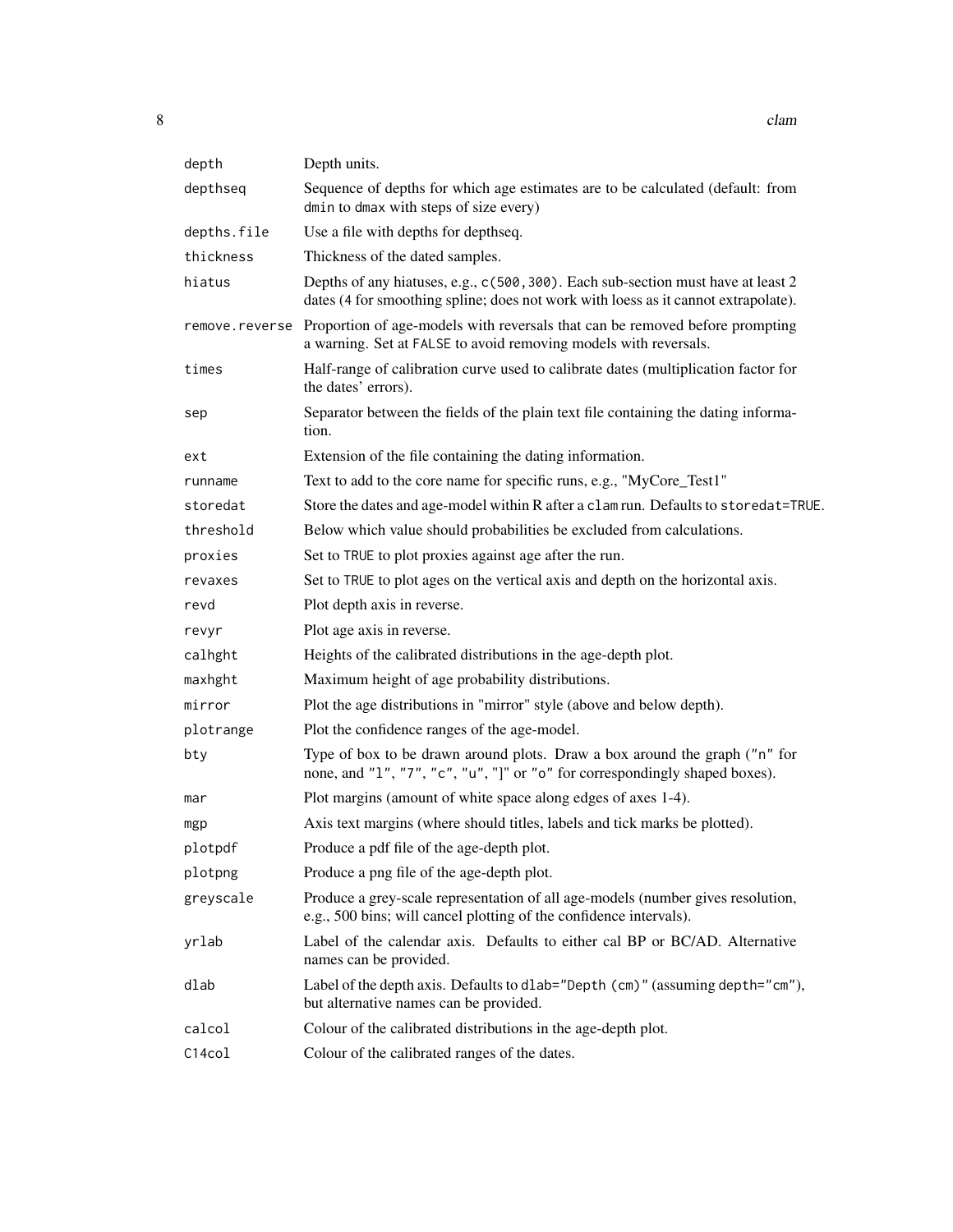clam **9** 

| outcol   | Colour of outlying dates.                                                                                                                                                                  |
|----------|--------------------------------------------------------------------------------------------------------------------------------------------------------------------------------------------|
| outlsize | Size of symbols outlying dates.                                                                                                                                                            |
| bestcol  | Colour of the "best" age-depth model (based on chosen value for est).                                                                                                                      |
| rangecol | Colour of plotted confidence ranges.                                                                                                                                                       |
| slumpcol | Colour of slump.                                                                                                                                                                           |
| plotname | Print the core name on the graph.                                                                                                                                                          |
| ash      | Plot all distributions at the same height.                                                                                                                                                 |
| rule     | How should R's approx function deal with extrapolation. If rule=1, the default,<br>then NAs are returned for such points and if it is 2, the value at the closest data<br>extreme is used. |

#### Details

Cores containing several 14C and/or other dates can be processed semi-automatically in order to obtain age-depth models. In the process, any 14C dates are calibrated, and age-depth curves are repeatedly drawn through point estimates sampled from the dates. Age-depth models can be based on linear interpolation, linear/polynomial regression, or cubic, smooth or locally weighted splines. For each date, the probability of a calendar year being sampled is proportionate to its calibrated probability (see Blaauw, 2010). Uncertainty ranges as well as a 'best' age-model are calculated.

Additional cores should be put in a comma-separated file in a sub-folder of the directory where the cores are stored. By default this parent folder is called coredir="clam\_runs" (if no folder called "Cores" already exists). If your core is called MyCore1, save MyCore1.csv as clam\_runs/MyCore1/MyCore1.csv. Ensure that the names of the core's folder and filename's root (the part before .csv) match, e.g., using exactly similar upper- and lower case letters.

Avoid the use of spaces or non-standard (non-ASCII) characters within the file or in folder or file names. The plain text file should consist of 6 or 7 columns (also called fields), containing in the following exact order (see the example below):

- 1. Identification labels (e.g. 14C lab codes)
- 2. 14C ages for 14C-dated depths; leave empty for non-14C dated depths
- 3. cal BP ages (for any non-14C dates such as the core surface; leave empty for levels with 14C dates)
- 4. errors (reported 1 standard deviation errors. This column should never be left empty. Errors should always be larger than 0)
- 5. age offsets if known (otherwise leave empty)
- 6. depths (depths in the sequence were the dated samples were taken, default unit depth="cm"; this column should never be left empty)
- 7. thicknesses of the sampled slices (optional column; leave empty for default of 1)

Add a final empty line to your core's .csv file by pressing 'Enter' after the file's last value.

These files can be made in spreadsheet software such as MS-Excel, but it is always a good idea to check the file's formatting in a plain-text editor such as WordPad. Remove any lines which contain only commas, and it is also recommended to remove quotes  $(\lambda^{\prime\prime}$  or  $\lambda^{\prime\prime}$  in the headers or elsewhere.

Age-models for the core can then be produced by typing, e.g., clam("MyCore1").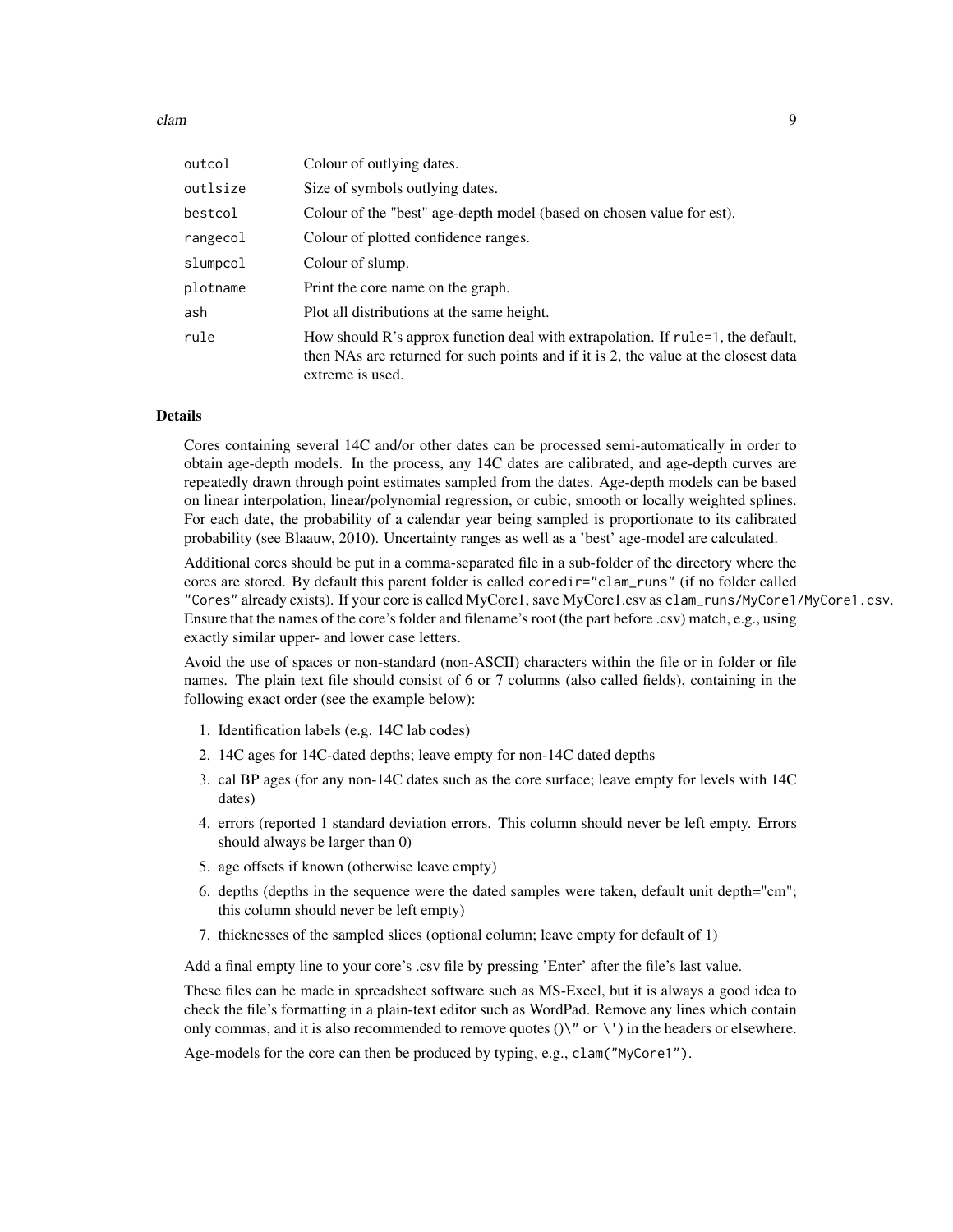10 clam

By default the northern hemisphere terrestrial calibration curve is used (cc=1, cc1="3Col\_intcal20.14C"). To use alternative curves, change cc to cc=2 (cc2="3Col\_marine20.14C"), cc=3 (cc3="3Col\_shcal20.14C"), cc=4 (cc4="mixed.14C"). You can also provide custom-built calibration curves, indicating its location using ccdir.

The provided example (default core="Example") is core Quilichao-1 which was sampled from a Colombian lake (Berrio et al., 2002). This core was chosen because it was dated at a rather high resolution, and appears to contain a hiatus (e.g., try hiatus=450 for a hiatus at 450 cm depth).

Each clam run will produce a range of files within the core's folder. One, ending with "\_calibrated.txt" contains the calibrated age ranges of the 14C and other dates. The others will be named according to the core's name followed by the model type, and contain the age estimates for all depths (files ending with "\_ages.txt"), settings (files ending with "\_settings.txt") and graphs (files ending with ".pdf" and ".png"). The file containing the age estimates has 5 columns; first the depths, then the minima and maxima of the confidence intervals, then a "best" estimate, and finally the reconstructed accumulation rates. The reported values are rounded to 0 decimals by default (decimals=0). Accumulation rates are in yr/cm ("deposition time") by default (cmyr=FALSE), but can be reported in cm/yr (cmyr=TRUE).

see Blaauw 2010 (Quaternary Geochronology 5: 512-518).

#### Value

Age model construction together with a text output and files saved to a folder in the coredir/core directory.

#### Author(s)

Maarten Blaauw <maarten.blaauw@qub.ac.uk>

Maarten Blaauw

#### References

Berrio, J.C., Hooghiemstra, H., Marchant, R., Rangel, O., 2002. Late-glacial and Holocene history of the dry forest area in the south Colombian Cauca Valley. Journal of Quaternary Science 17, 667-682

Blaauw, M., 2010. Methods and code for 'classical' age-modelling of radiocarbon sequences. Quaternary Geochronology 5, 512-518 doi: [10.1016/j.quageo.2010.01.002](https://doi.org/10.1016/j.quageo.2010.01.002)

```
clam(, coredir=tempdir()) # Create the example in Cores/Example folder
clam(, coredir=tempdir(), extradates=470)
```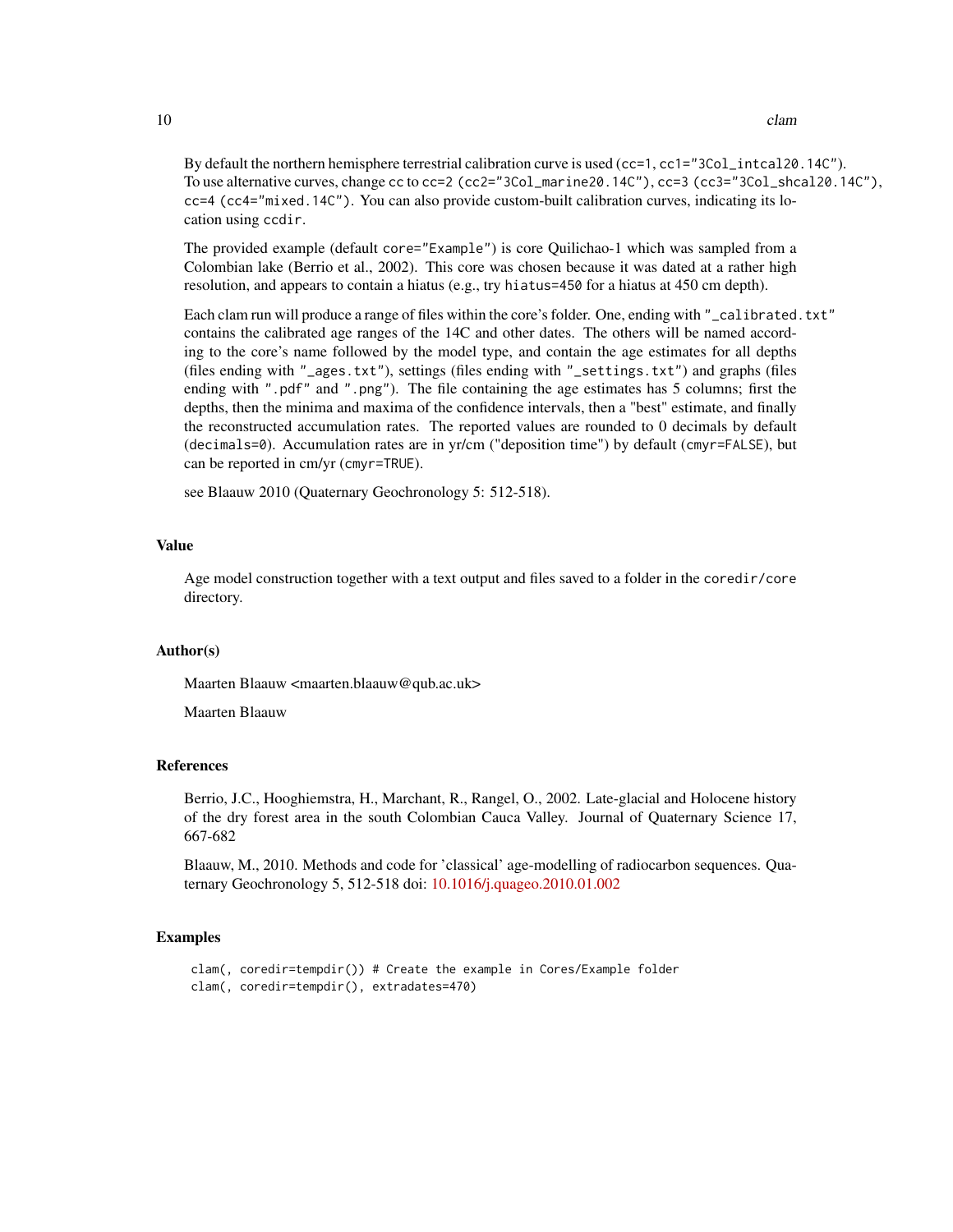<span id="page-10-0"></span>

#### Description

Calculates \*for each iteration\* the slope of a straight curve between depths above and below the desired age. Requires sufficiently dense density of depths, e.g. steps=1.

#### Usage

deptime.age(age,  $yrcm = TRUE$ ,  $prob = 0.95$ )

#### Arguments

| age  | Age to calculate deposition time (years per cm).          |
|------|-----------------------------------------------------------|
| vrcm | Calculate in years per cm, or alternatively in cm per yr. |
| prob | Probability level at which to calculate the ranges.       |

#### Details

To calculate deposition times at an age. Before doing this, run your core in clam and store the data, so, make sure the option storedat=TRUE. Renamed from previous accrate.age function to avoid confusion with accrate.age function of rbacon.

#### Value

Returns (invisibly) the modelled deposition times at a specific age, a histogram and confidence ranges.

#### Author(s)

Maarten Blaauw

```
clam(coredir=tempdir(), storedat=TRUE)
dp <- deptime.age(5000)
summary(dp)
deptime.age(5000, yrcm=FALSE) # to calculate sedimentation times in cm/yr, so accumulation rates
```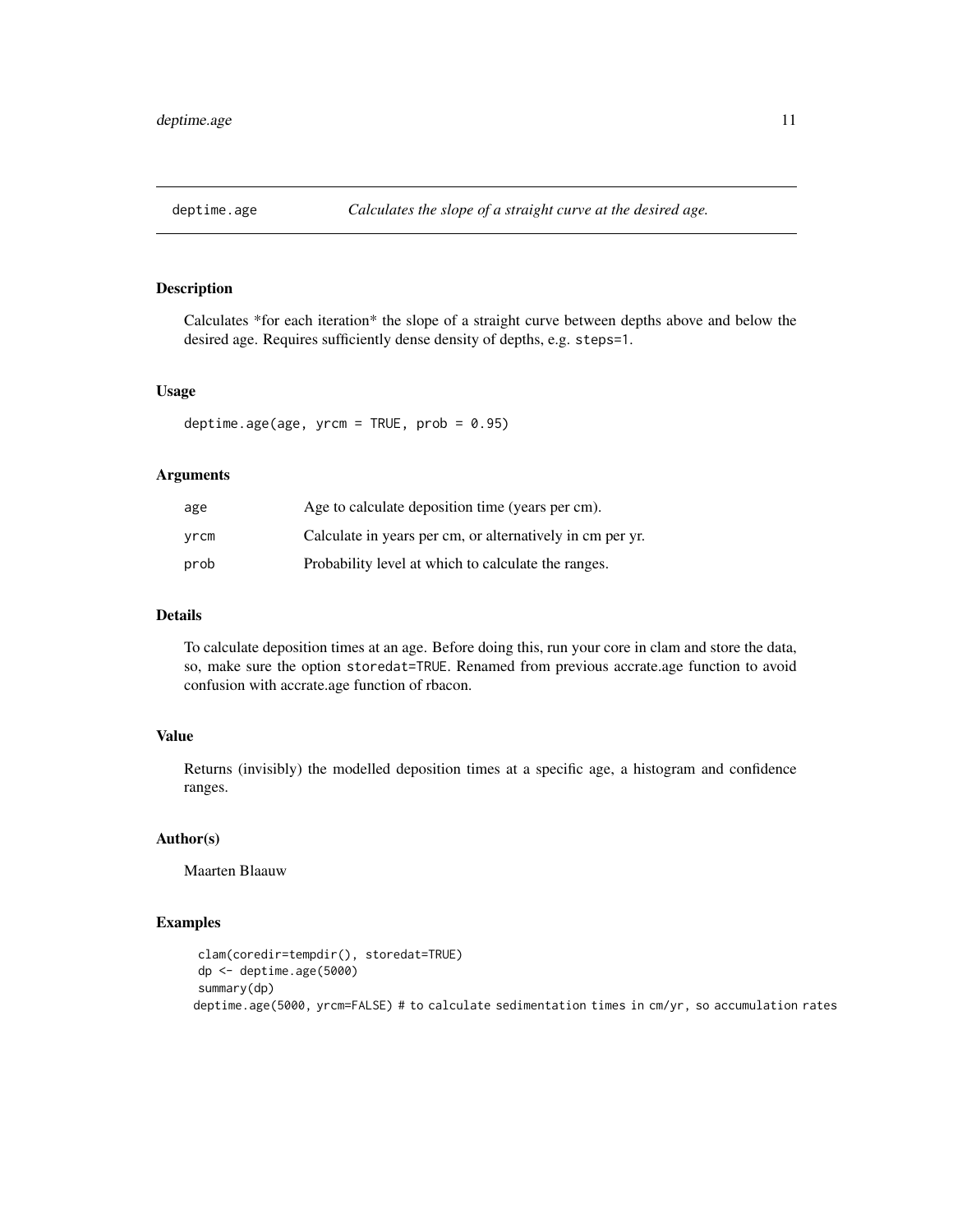<span id="page-11-0"></span>deptime.depth *Calculates \*for each iteration\* the slope of a straight curve between depths just above and below the desired point.*

#### Description

Calculates \*for each iteration\* the slope of a straight curve between depths above and below the desired point. Requires sufficiently dense density of depths, e.g. yrsteps=1.

#### Usage

deptime.depth(depth,  $y$ rcm = TRUE,  $prob = 0.95$ )

#### Arguments

| depth | The depth for which accumulation rate estimates should be calculated. |
|-------|-----------------------------------------------------------------------|
| vrcm  | Calculate in years per cm, or alternatively in cm per yr.             |
| prob  | Probability level at which to calculate the ranges.                   |

#### Details

To calculate sedimentation times at a depth. Before running this, run your core in clam and store the data, so, make sure to set storedat=TRUE. Renamed from previous accrate.depth function to avoid confusion with accrate.depth function of rbacon.

#### Value

Returns (invisibly) the modelled deposition times for a specific depths, a histogram and confidence ranges.

#### Author(s)

Maarten Blaauw

```
clam(coredir=tempdir(), storedat=TRUE)
dp <- deptime.depth(20)
summary(dp)
deptime.depth(20, FALSE) # to calculate accumulation rates in cm/yr
```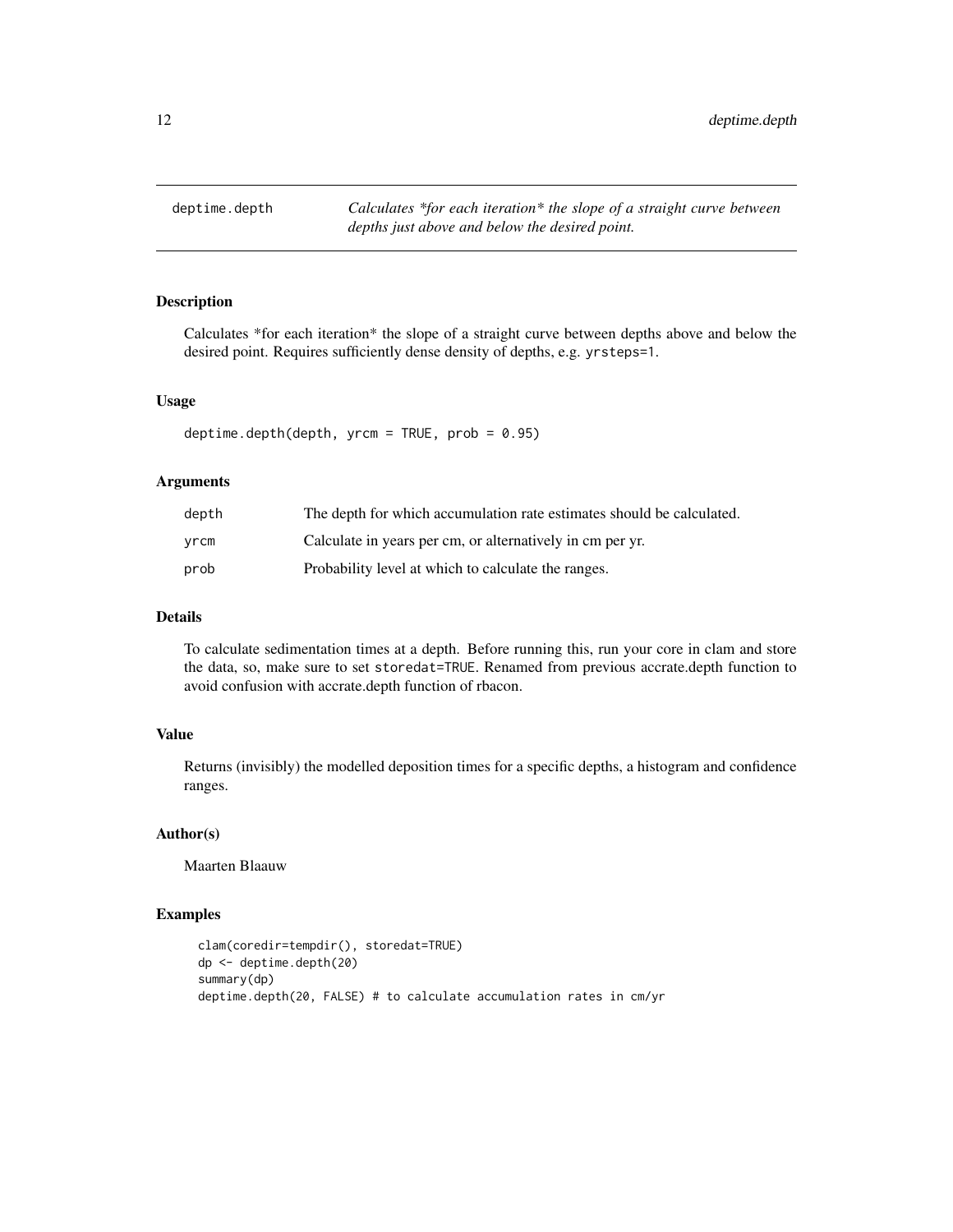<span id="page-12-0"></span>

#### Description

Produce a plot of proxy values against calendar age.

#### Usage

```
plot_proxies(prox, errors = TRUE, proxcol = grey(0.5), revyr = TRUE)
```
#### Arguments

| prox    | Position of the proxy that should be plotted, e.g. 1 for the first proxy in the file.                   |
|---------|---------------------------------------------------------------------------------------------------------|
| errors  | Plot an error envelope.                                                                                 |
| proxcol | Colour of the error envelope.                                                                           |
| revyr   | Direction of the calendar scale (revyr=TRUE will reverse the calendar scale from<br>the default FALSE). |

#### Details

Only works after running clam on the core using proxies=TRUE. Requires a file containing the core depths as the first column, and any proxy values on subsequent columns. Values should be separated by comma's. The file should be stored as a .csv file in the core's directory.

#### Value

A plot of the age model function with proxies.

#### Author(s)

Maarten Blaauw

```
clam(coredir=tempdir(), proxies=TRUE)
plot_proxies(3)
plot_proxies(3, revyr=FALSE)
```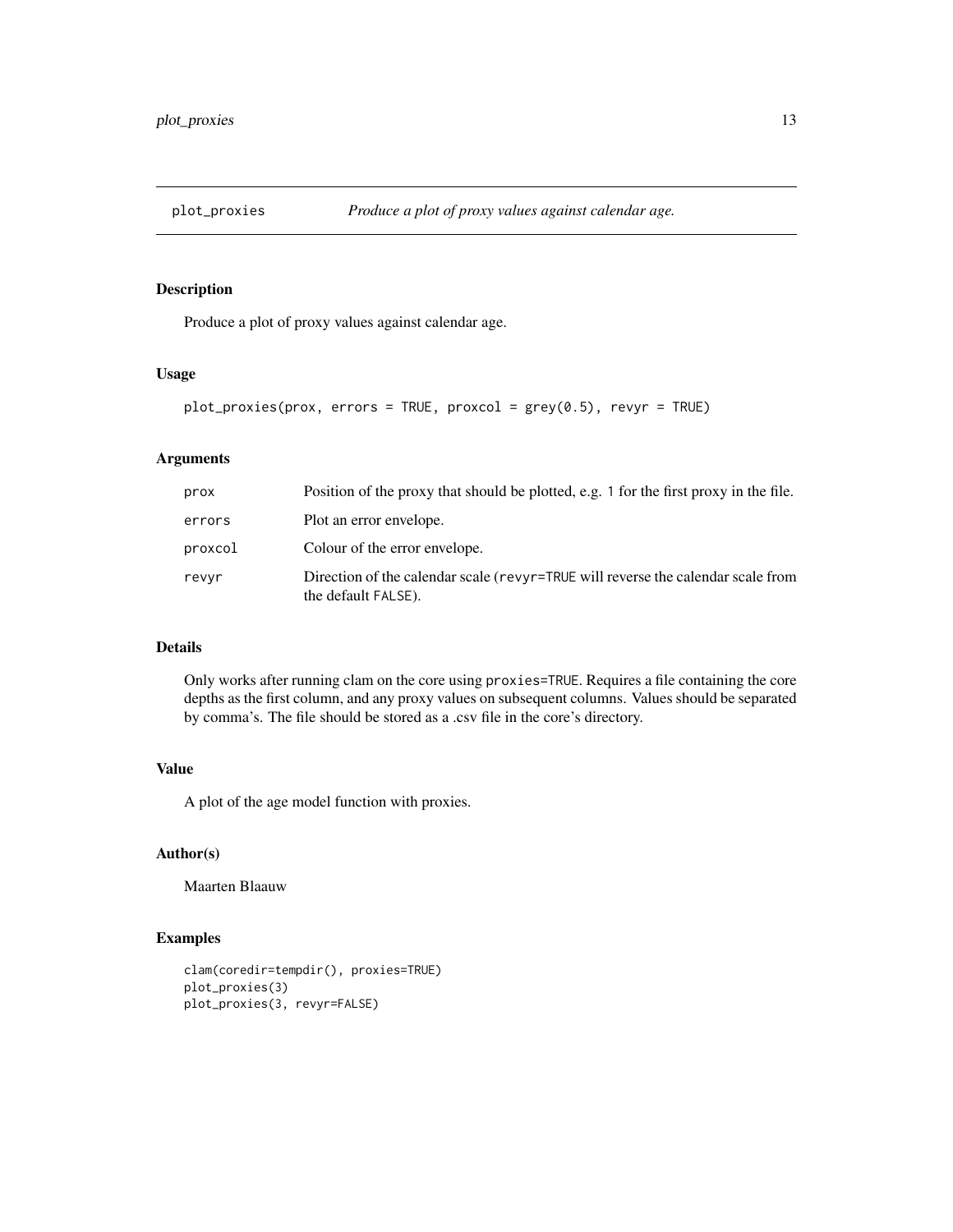<span id="page-13-0"></span>student.t *Comparison dates calibrated using both the student-t distribution and the the normal distribution.*

#### Description

Visualise how a date calibrates using the student-t distribution and the the normal distribution.

#### Usage

```
student.t(
 y = 2450,
 error = 50,t.a = 3,t.b = 4,cc = 1,
 postbomb = NULL,
 cc1 = "IntCal20",cc2 = "Marine20",cc3 = "SHCal20",cc4 = "mixed",ccdir = ",
 Cutoff = 1e-05,
 times = 8,
  rule = 1)
```
#### Arguments

| У        | The reported mean of the date.                                                                                                                                                                                 |
|----------|----------------------------------------------------------------------------------------------------------------------------------------------------------------------------------------------------------------|
| error    | The reported error of the date.                                                                                                                                                                                |
| t.a      | Value for the student-t parameter a.                                                                                                                                                                           |
| t.b      | Value for the student-t parameter b.                                                                                                                                                                           |
| cc       | calibration curve for C14 dates $(1, 2 \text{ or } 3)$ .                                                                                                                                                       |
| postbomb | Which postbomb curve to use for negative 14C dates                                                                                                                                                             |
| cc1      | For northern hemisphere terrestrial C14 dates.                                                                                                                                                                 |
| cc2      | For marine C14 dates.                                                                                                                                                                                          |
| cc3      | For southern hemisphere C14 dates.                                                                                                                                                                             |
| cc4      | A custom calibration curve                                                                                                                                                                                     |
| ccdir    | Directory where the calibration curves for C14 dates cc are allocated. By de-<br>fault codinter "". Use codinter". " to choose current working directory. Use<br>ccdir="Curves/" to choose sub-folder Curves/. |
| Cutoff   | Threshold above which calibrated probabilities are plotted                                                                                                                                                     |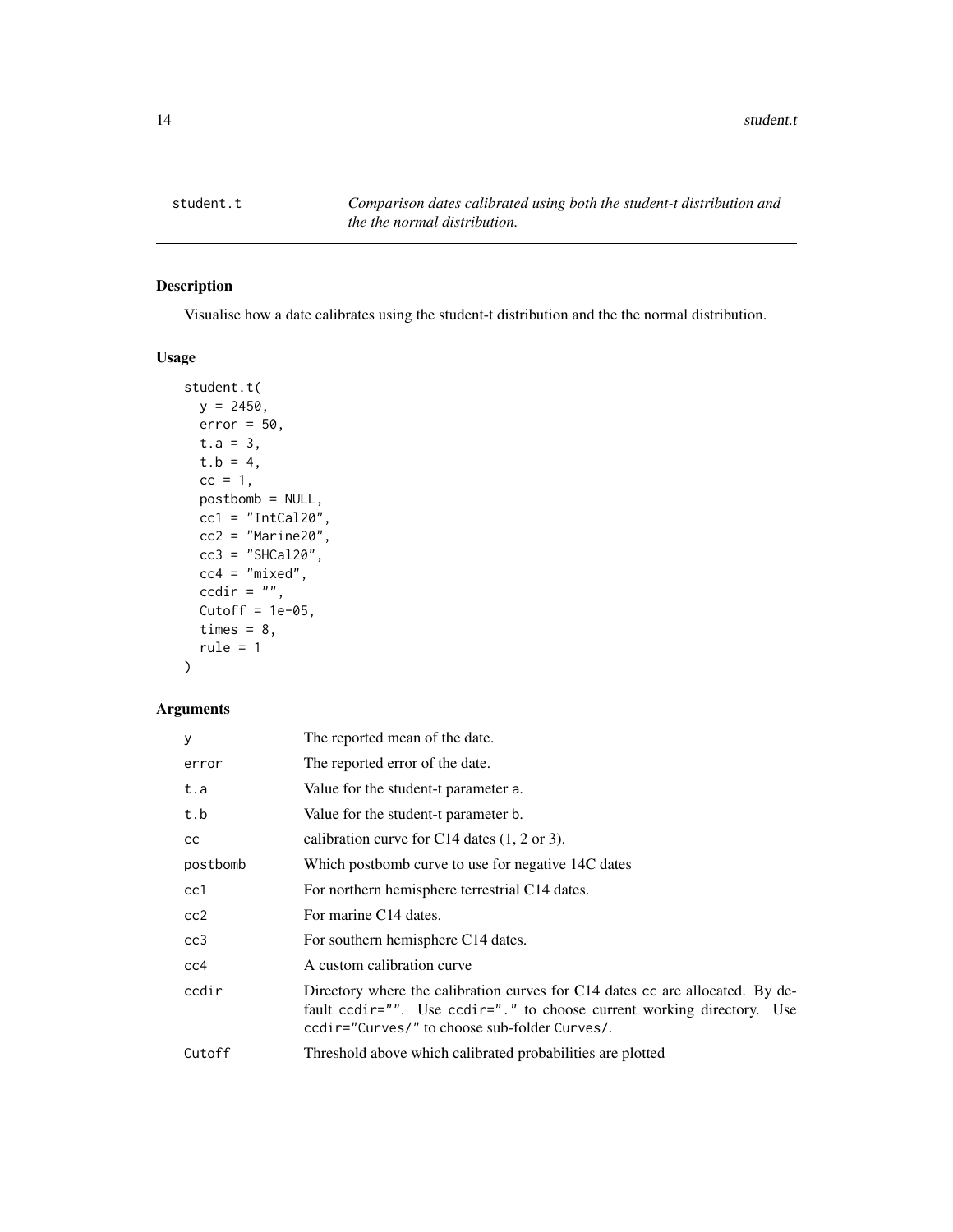#### student.t 15

| times | 8 by default.                                                                                                                                                                              |
|-------|--------------------------------------------------------------------------------------------------------------------------------------------------------------------------------------------|
| rule  | How should R's approx function deal with extrapolation. If rule=1, the default,<br>then NAs are returned for such points and if it is 2, the value at the closest data<br>extreme is used. |

#### Details

Radiocarbon and other dates are usually modelled using the normal distribution (red curve). The student-t approach (grey distribution) however allows for wider tails and thus tends to better accommodate outlying dates. This distribution requires two parameters, called 'a' and 'b'.

#### Author(s)

Maarten Blaauw

#### Examples

student.t()